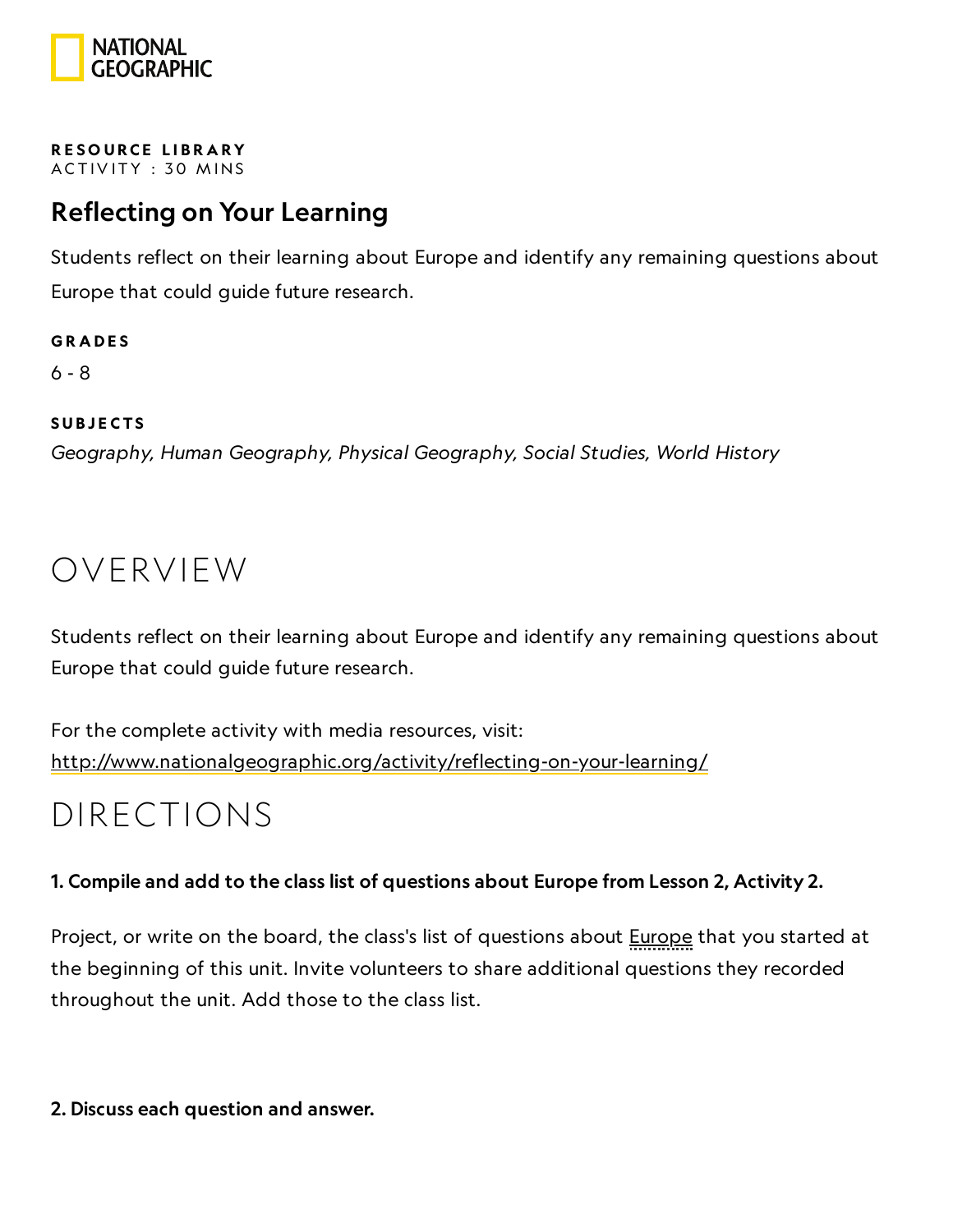See how many of the questions students can answer based on what they have learned throughout this unit. As a whole class, discuss each question and its answer. On their own papers, have students mark each question with a checkmark if they correctly answered it, a "~" if they answered somewhat correctly, and an "X" if they did not answer correctly. For those questions that students answered somewhat correctly or incorrectly, have them identify and note maps or reading passages in the unit they could use to find the answers.

### 3. Have students ask any remaining or new questions about Europe.

Give students an opportunity to ask any remaining or new questions they have about Europe before closing out the unit. Tell students to record these questions and keep them as a possible list of things to explore for an independent research project about Europe.

# Modification

You can use Lesson 10 as a summative assessment for the full unit.

# Informal Assessment

Make sure students demonstrate their learning and growth by supporting their answers to the Lesson 2 questions with what they learned throughout the unit, making connections, and generating new questions.

# Extending the Learning

Have students refer back to maps or reading passages in the unit to find the answers to questions they answered somewhat correctly or incorrectly. Use students' remaining or new questions to guide future lessons about Europe.

## OBJECTIVES

# Subjects & Disciplines

### Geography

- Human [Geography](https://www.nationalgeographic.org/encyclopedia/geography/)
- Physical [Geography](http://education.nationalgeographic.com/education/encyclopedia/geography/?ar_a=1)

### Social Studies

World History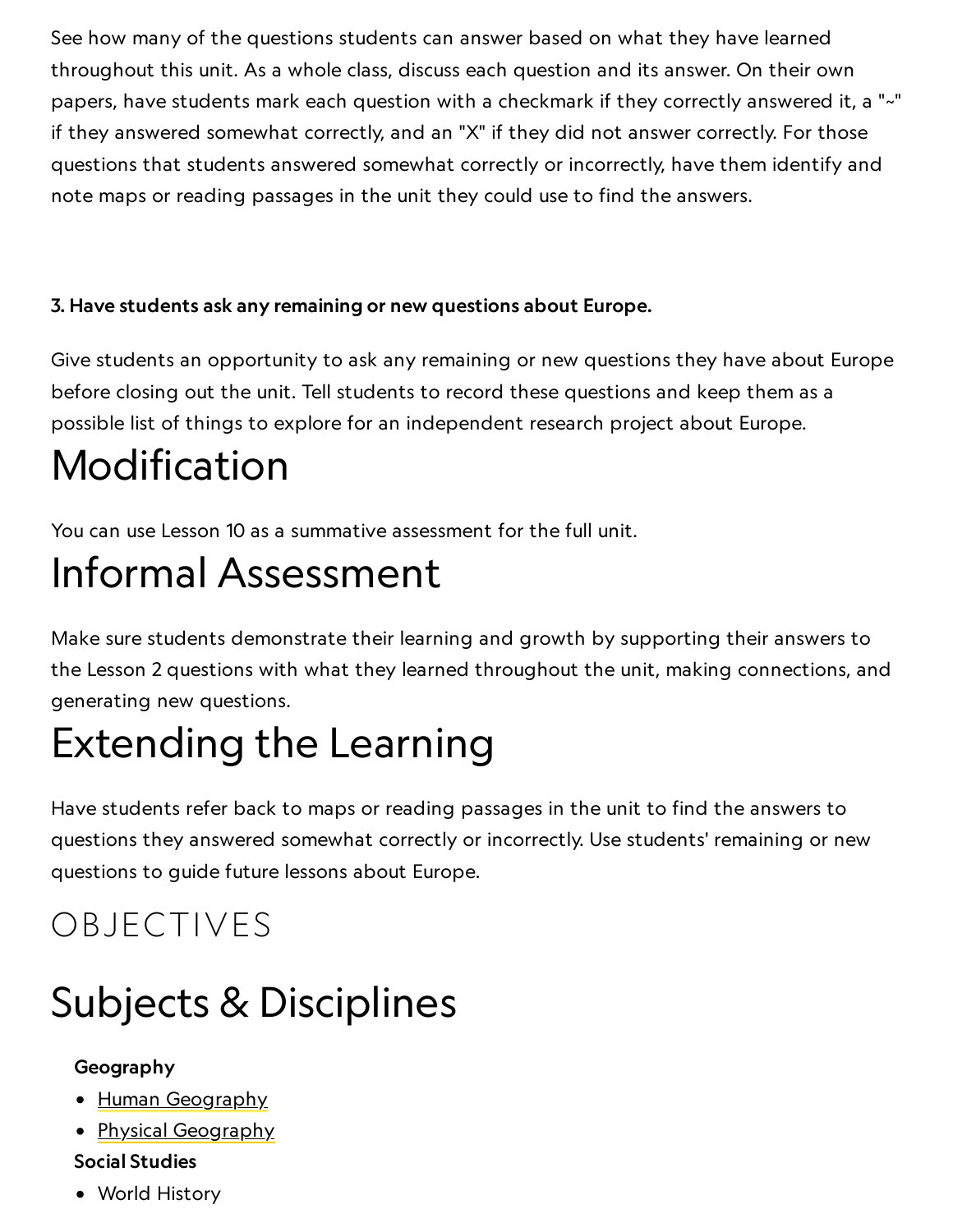# Learning Objectives

Students will:

- reflect on their learning about Europe
- identify any remaining questions about Europe that could guide future research

# Teaching Approach

Learning-for-use

# Teaching Methods

- Discussions
- Information organization
- Reflection

# Skills Summary

This activity targets the following skills:

- Critical Thinking Skills
	- Analyzing
	- Evaluating
	- Remembering
	- Understanding
- Geographic Skills
	- Analyzing [Geographic](http://education.nationalgeographic.com/education/geographic-skills/4/?ar_a=1) Information
	- Answering [Geographic](http://education.nationalgeographic.com/education/geographic-skills/5/?ar_a=1) Questions

# National Standards, Principles, and Practices

NATIONAL COUNCIL FOR SOCIAL STUDIES CURRICULUM STANDARDS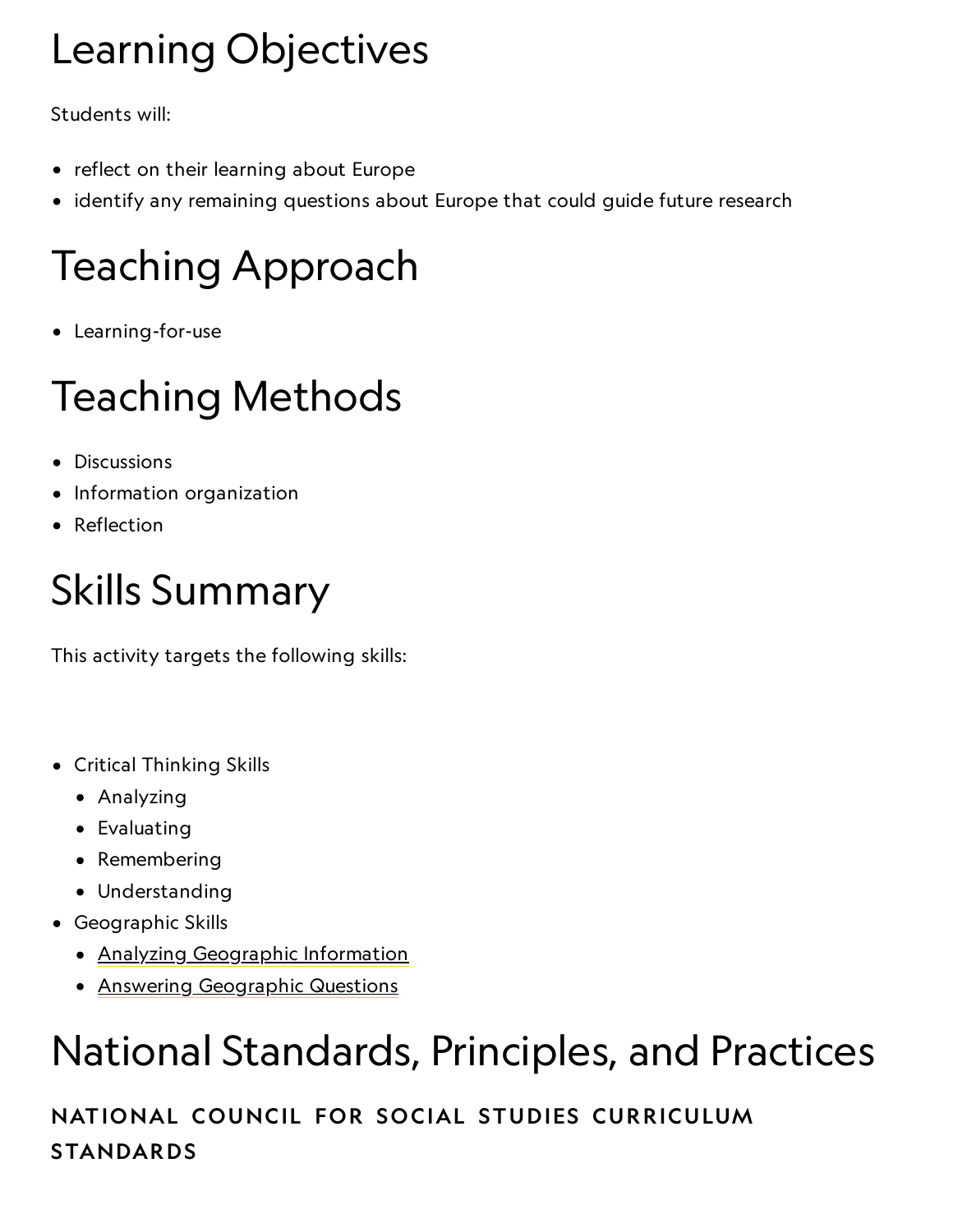#### • [Theme](http://www.socialstudies.org/standards/strands#III) 3:

People, Places, and Environments

### NATIONAL GEOGRAPHY STANDARDS

#### • [Standard](https://www.nationalgeographic.org/education/standards/national-geography-standards/18/) 18:

How to apply geography to interpret the present and plan for the future.

#### Preparation

#### What You'll Need

### **MATERIALS YOU PROVIDE**

- Lesson 2, Activity 2 questions about Europe
- Pencils
- Pens

### REQUIRED TECHNOLOGY

Tech Setup: 1 computer per classroom, Projector

### PHYSICAL SPACE

Classroom

### GROUPING

Large-group instruction

## BACKGROUND & VOCABULARY

# Background Information

During this unit on using maps to understand European physical and cultural landscapes, students used maps to think about how borders intersect physical and human geographical features, and how those intersections can lead to cooperation and/or conflict. Students developed skills in map analysis and mapping that analysis to specific situations. They explored case studies in Europe and in their own communities with the goal of seeing maps as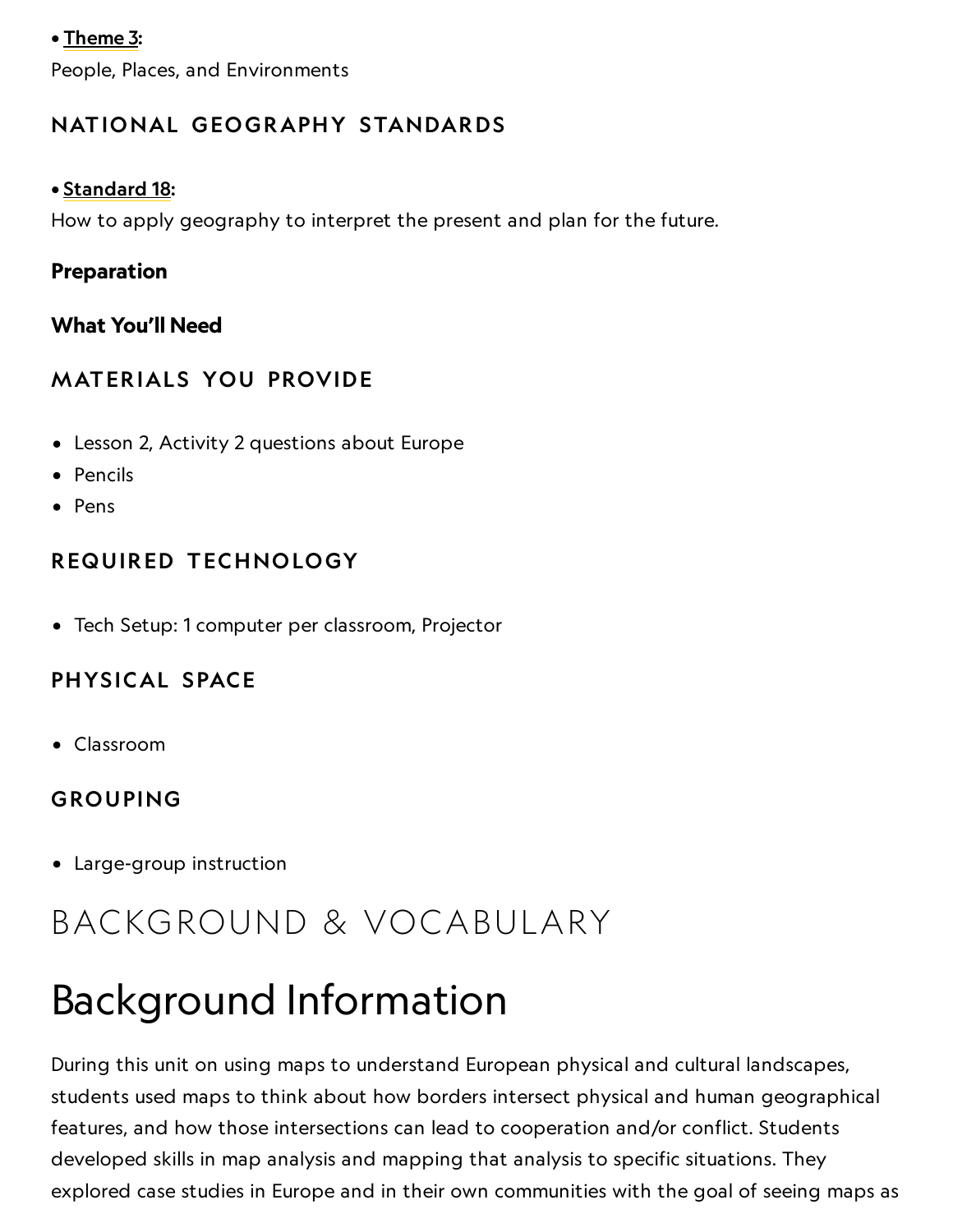tools for understanding our world. Recognizing what they have learned and reflecting on that learning is critical to students' success in this unit. Gathering information about how students perceive Europe, its land, and its people at the beginning of the unit of instruction can be useful as a guide to help shape the lessons that follow. Comparing initial and final maps, questioning, and ideas is an instructional tool that will help you to identify future areas of study, how students' understandings have changed, and how to critically analyze and reflect on students' participation in the unit.

# Prior Knowledge

## $\mathsf{I}$ Recommended Prior Activities

• None

# Vocabulary

| <b>Term</b>   | Part of       | <b>Definition</b>                                                            |
|---------------|---------------|------------------------------------------------------------------------------|
|               | <b>Speech</b> |                                                                              |
| border        | noun          | natural or artificial line separating two pieces of land.                    |
| country       | noun          | geographic territory with a distinct name, flag, population, boundaries, and |
|               |               | government.                                                                  |
| <b>Europe</b> | noun          | sixth-largest continent and the western part of the Eurasian landmass,       |
|               |               | usually defined as stretching westward from the Ural mountains.              |
| physical      | noun          | naturally occurring geographic characteristics.                              |
| features      |               |                                                                              |

### For Further Exploration

#### Articles & Profiles

- National Geographic [Education: Europe—Resources](https://www.nationalgeographic.org/encyclopedia/europe-resources/)
- National Geographic Education: Europe-Physical Geography
- National Geographic [Education: Europe—Human](https://www.nationalgeographic.org/encyclopedia/europe-human-geography/) Geography